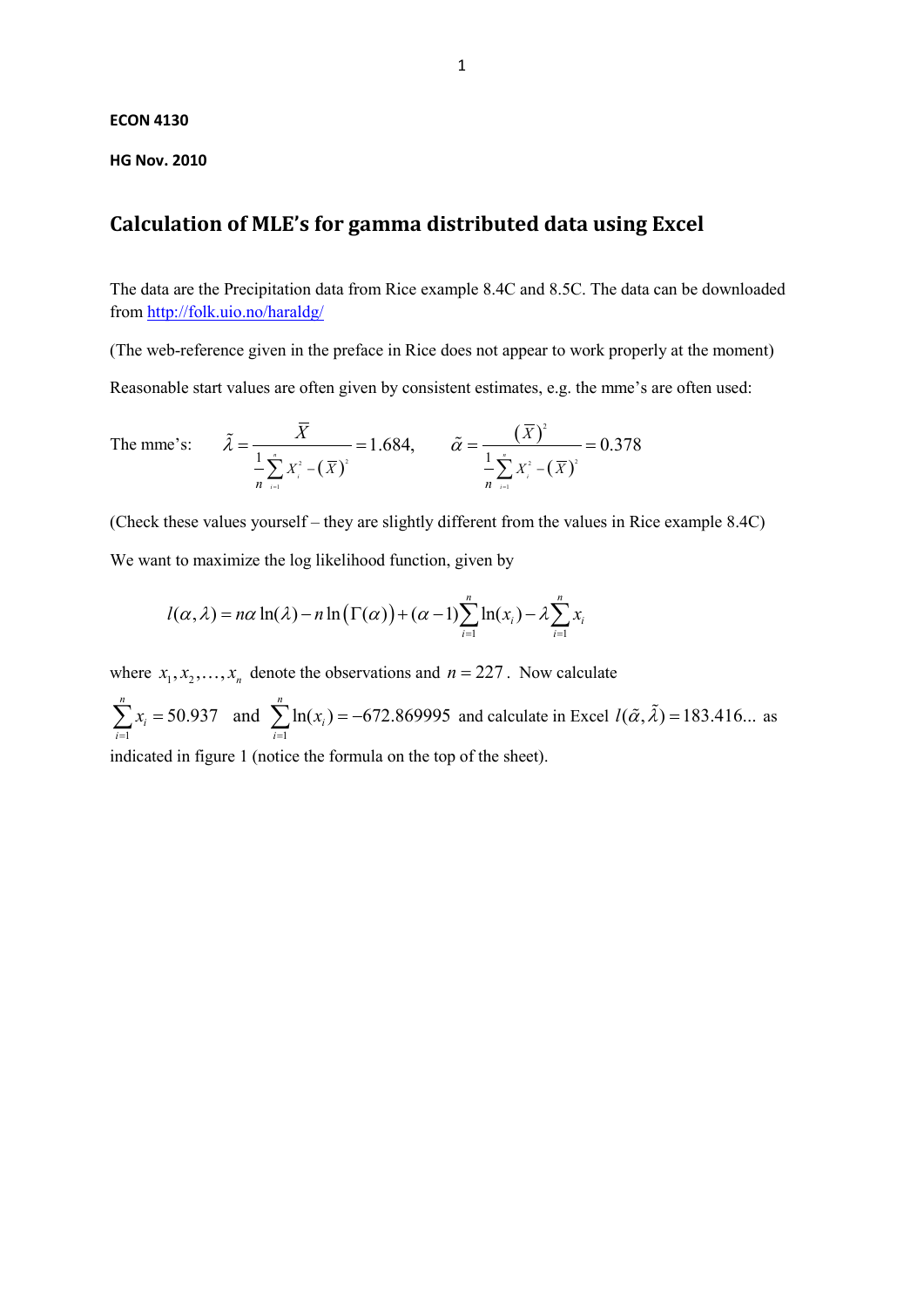**Figure 1**

| ML estimation Precipitation data.xls [Last saved by user] [CompatibilityM. $ \Box$ X<br>青<br>₹<br>$\frac{1}{6}$<br>$\overline{4}$ |                        |                                                  |                                |                      |                        |                        |               |                               |                                       |                        |
|-----------------------------------------------------------------------------------------------------------------------------------|------------------------|--------------------------------------------------|--------------------------------|----------------------|------------------------|------------------------|---------------|-------------------------------|---------------------------------------|------------------------|
|                                                                                                                                   | Home<br>H              | Insert<br>N                                      | Page Layout                    | <b>Formulas</b><br>м | Data<br>$\overline{A}$ | Review<br>$\mathsf{R}$ | View<br>W     | Acrobat<br>В                  | 0                                     | $\Box$<br>$\mathbf{x}$ |
|                                                                                                                                   | Ж                      | Calibri                                          | 丰<br>11<br>÷<br>÷              | $\equiv$<br>$\equiv$ | b<br>General           |                        | A             | $\frac{1}{2}$ = Insert $\tau$ | $\Sigma$ + $\frac{A}{Z}$ <sup>*</sup> |                        |
|                                                                                                                                   | æ<br>Paste             | $\boldsymbol{I}$<br>U<br>B                       | $A^{\dagger} A^{\dagger}$<br>圖 | ≣ 團∼<br>喜            |                        | $\frac{1}{2}$ - %<br>٠ | <b>Styles</b> | Delete *                      | 画+ 船+                                 |                        |
|                                                                                                                                   | I                      | $\mathbb{H}$ - $\mathbb{R}$ -                    |                                | €≣ €≣∥ ≫,∽           | $3.4^{+0.0}_{-0.00}$   |                        |               | Format *                      | 0-                                    |                        |
|                                                                                                                                   | Clipboard <sup>5</sup> | Font                                             | 履                              | Alignment            | 局                      | Number<br>局            |               | Cells                         | Editing                               |                        |
| $\circ$<br>=C7*C5*LN(C6)-C7*GAMMALN(C5)+(C5-1)*C9-C6*C8<br>$f_x$<br>¥<br>C11<br>▼                                                 |                        |                                                  |                                |                      |                        |                        |               |                               |                                       |                        |
|                                                                                                                                   | A                      | B                                                | $\mathsf{C}$                   | D                    | E                      | F                      | G             | н                             | ı                                     |                        |
| 1                                                                                                                                 |                        |                                                  |                                |                      |                        |                        |               |                               |                                       |                        |
| $\overline{2}$                                                                                                                    |                        |                                                  |                                |                      |                        |                        |               |                               |                                       |                        |
| 3                                                                                                                                 |                        | (Startvalues for alpha and lambda are the mme's) |                                |                      |                        |                        |               |                               |                                       |                        |
| 4                                                                                                                                 |                        |                                                  |                                |                      |                        |                        |               |                               |                                       |                        |
| 5                                                                                                                                 |                        | alpha                                            | 0.378                          |                      | <b>MME</b> start       |                        |               |                               |                                       |                        |
| 6                                                                                                                                 |                        | lamda                                            | 1.684                          |                      | <b>MME</b> start       |                        |               |                               |                                       |                        |
| 7                                                                                                                                 |                        | n                                                | 227                            |                      |                        |                        |               |                               |                                       |                        |
| 8                                                                                                                                 |                        | Sum Xi                                           | 50.937                         |                      |                        |                        |               |                               |                                       |                        |
| 9                                                                                                                                 |                        | Sum Ln Xi                                        | $-672.869995$                  |                      |                        |                        |               |                               |                                       |                        |
| 10                                                                                                                                |                        |                                                  |                                |                      |                        |                        |               |                               |                                       |                        |
| 11                                                                                                                                |                        | loglik                                           | 183.4162877                    |                      | Log likelihood         |                        |               |                               |                                       |                        |
| 12                                                                                                                                |                        |                                                  |                                |                      |                        |                        |               |                               |                                       |                        |
| 13                                                                                                                                |                        |                                                  |                                |                      |                        |                        |               |                               |                                       |                        |
| 14                                                                                                                                |                        |                                                  |                                |                      |                        |                        |               |                               |                                       |                        |
| 15                                                                                                                                |                        |                                                  |                                |                      |                        |                        |               |                               |                                       |                        |
| 16                                                                                                                                |                        |                                                  |                                |                      |                        |                        |               |                               |                                       |                        |
| 17<br>$H \dashv F$                                                                                                                | Ħ                      | Sheet1<br>Sheet2                                 | Sheet3                         | ℃⊒                   |                        | п                      |               | III                           |                                       | Ы                      |
| 田回凹<br>o<br>⊕<br>100%<br>Ready<br>$\left( =\right)$                                                                               |                        |                                                  |                                |                      |                        |                        |               |                               |                                       |                        |

Now use the module "Solver" ("Problemløser") that can be found under "Add-ins" if it is not on the Data-menu. Specify the target cell (C11) ("Målcelle") that is to be maximized by varying  $\alpha$ ,  $\lambda$  in cells C5 and C6. (Shown in figure 2).

## **Figure 2**

| Problemløseren: parametere                                                                      | $\vert x \vert$  |
|-------------------------------------------------------------------------------------------------|------------------|
| 露<br><b>\$C\$11</b><br>Målcelle:<br>0<br>Settes til:<br>$C$ Min<br>$\subseteq$ Maks<br>C Verdi: | Løs              |
| Endringsceller:                                                                                 | Lukk             |
| 露<br>\$C\$5:\$C\$6<br>Automatisk                                                                |                  |
| Begrensninger:                                                                                  | Alternativer     |
| Legg til                                                                                        |                  |
| Endre                                                                                           | Tilbakestill alt |
| Slett<br>$\overline{\phantom{a}}$                                                               | Hjelp            |
|                                                                                                 |                  |